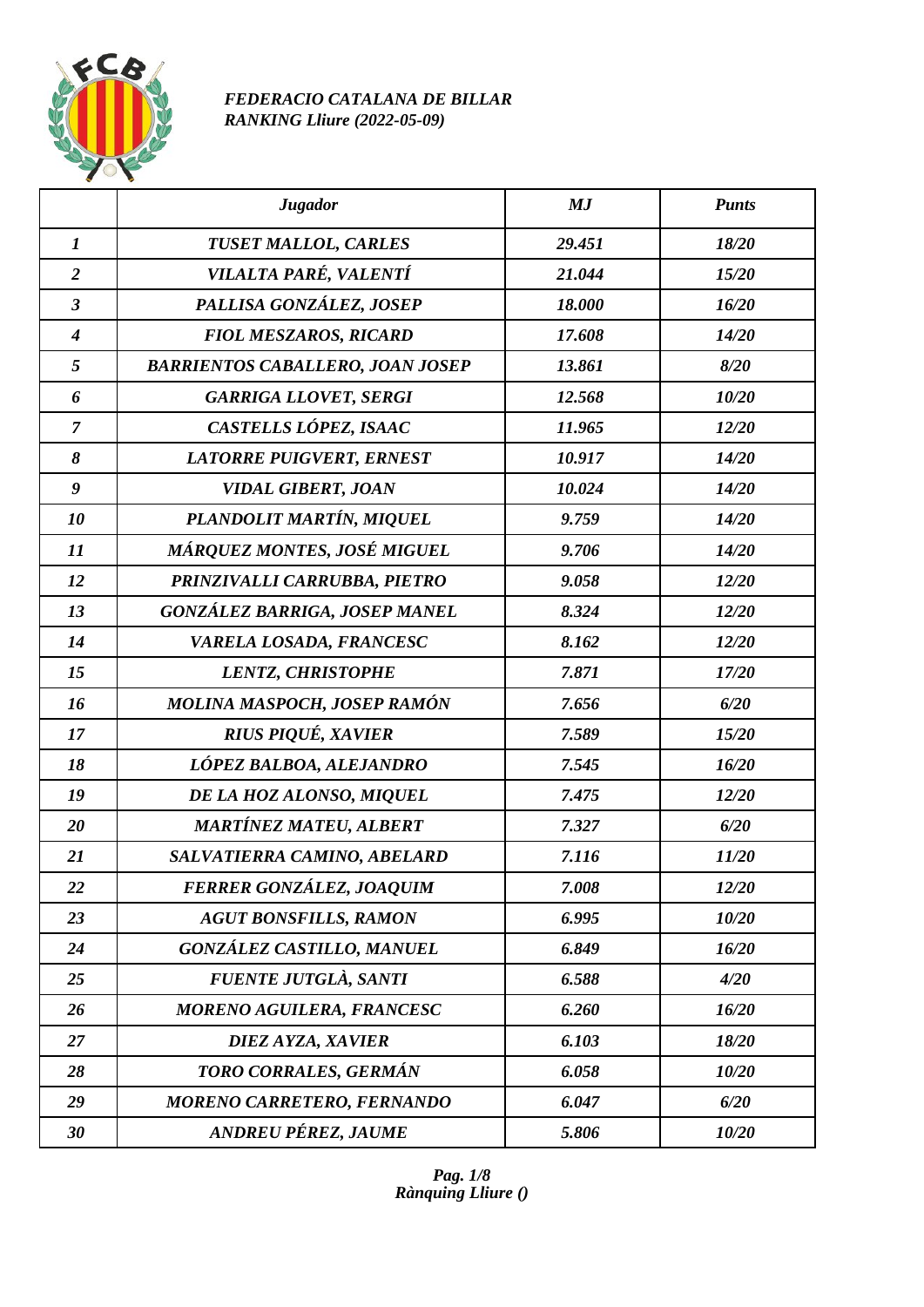

|    | <b>Jugador</b>                      | MJ    | <b>Punts</b> |
|----|-------------------------------------|-------|--------------|
| 31 | SÁNCHEZ TORRALBA, EUGENIO           | 5.566 | 8/20         |
| 32 | <b>MALLOL RUIZ, BONAVENTURA</b>     | 5.475 | 6/20         |
| 33 | PÉREZ VIÑA, MANUEL                  | 5.472 | 10/20        |
| 34 | CASADÓ ROCA, ALEX                   | 5.463 | 10/20        |
| 35 | CARDET CALDERÓ, ISIDOR              | 5.383 | 10/20        |
| 36 | <b>MONTERO QUERO, RAFAEL</b>        | 5.288 | 8/20         |
| 37 | <b>GUERRA PRIETO, FCO.JAVIER</b>    | 5.189 | 8/20         |
| 38 | <b>SACREST ROCA, CARLES</b>         | 5.088 | 12/20        |
| 39 | <b>JIMÉNEZ ESPINOSA, JOAN</b>       | 4.930 | 11/20        |
| 40 | LLUMA VERGARA, PERE                 | 4.860 | 6/20         |
| 41 | <b>CUSINÉ BARBER, MANUEL</b>        | 4.781 | 2/20         |
| 42 | CARMONA MARTÍN, ENRIQUE             | 4.684 | 11/20        |
| 43 | CANDEAL DOMINGUEZ, MANUEL           | 4.475 | 12/20        |
| 44 | MESAS PARDO, JOSÉ MARÍA             | 4.386 | 10/20        |
| 45 | SÁNCHEZ BARRERA, JORGE A.           | 4.185 | 15/20        |
| 46 | <b>MAURI JOAN, SALVADOR</b>         | 4.142 | 8/20         |
| 47 | NOGUÉS BLANCO, DAVID                | 4.127 | 8/20         |
| 48 | <b>MARTÍN LIMA, MELCHOR</b>         | 3.982 | 8/20         |
| 49 | <b>BLADÉ RECHA, ANTONI</b>          | 3.975 | 12/20        |
| 50 | JIMÉNEZ MANZANERO, JESÚS            | 3.959 | 13/20        |
| 51 | FERRÉ GUALLAR, JAUME                | 3.879 | 19/20        |
| 52 | CLAPÉS MIRÓ, JORDI                  | 3.831 | 5/20         |
| 53 | SENDRA GABARRÓ, ANTONI              | 3.826 | 11/20        |
| 54 | CADILLAC JODAR, JORDI               | 3.791 | 8/20         |
| 55 | HERRERA RUIZ, JESÚS                 | 3.756 | 2/20         |
| 56 | <b>ABIZANDA SOLER, IGNACIO</b>      | 3.750 | 7/20         |
| 57 | SOGUÉS BELTRÁN, CARLOS              | 3.603 | 12/20        |
| 58 | <b>BERENGUERAS COSTA, F. XAVIER</b> | 3.569 | 14/20        |
| 59 | SÁNCHEZ BARRERA, MIGUEL             | 3.560 | 10/20        |
| 60 | PASTOR BALAGUÉ, JORDI               | 3.507 | 12/20        |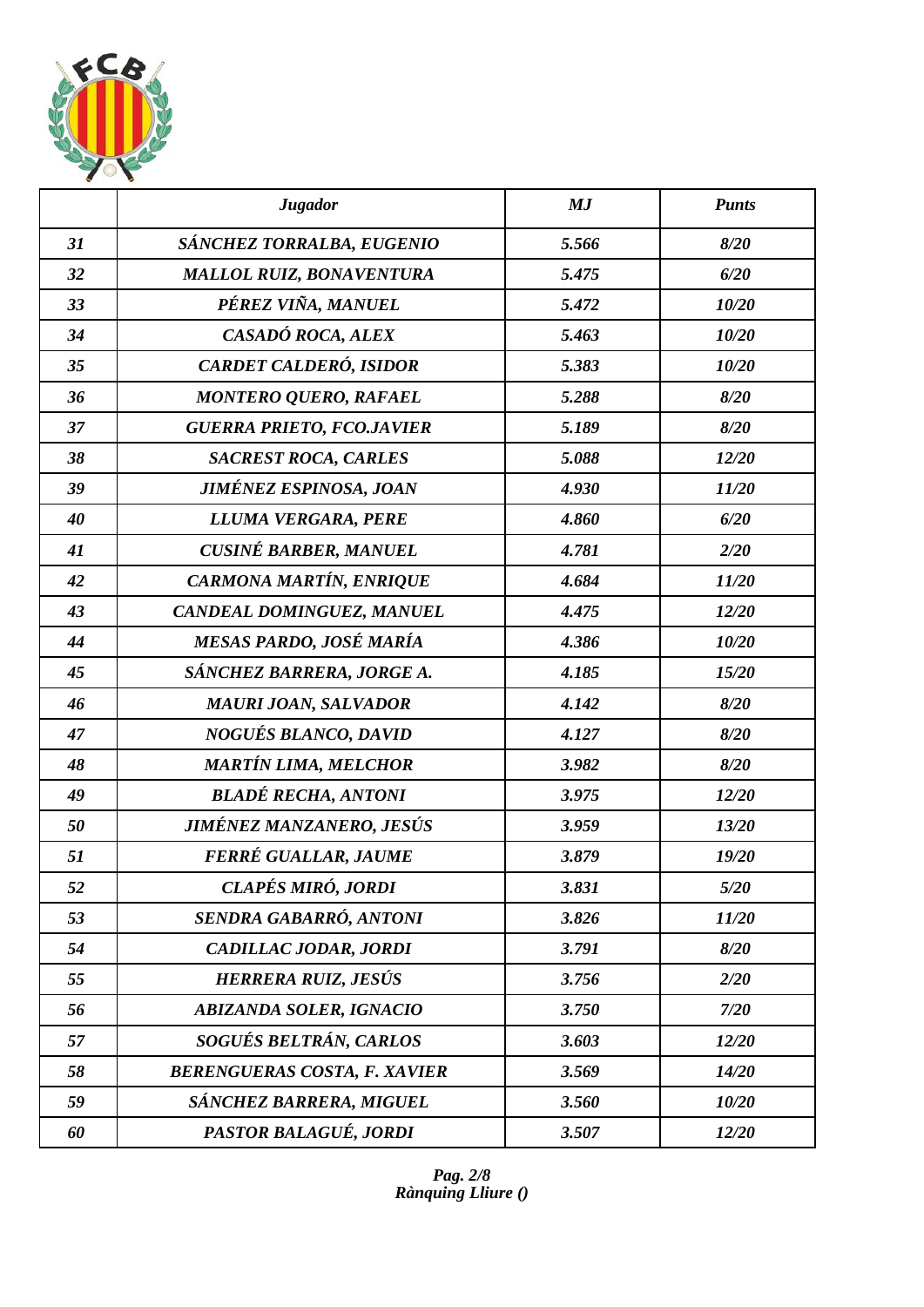

|    | <b>Jugador</b>                      | MJ    | <b>Punts</b> |
|----|-------------------------------------|-------|--------------|
| 61 | ROBLEDO GONZÁLEZ, ISIDRE            | 3.448 | 8/20         |
| 62 | <b>BONET CARMONA, SEBASTIÀ</b>      | 3.382 | 12/20        |
| 63 | FERNÁNDEZ VELASCO, ENRIC            | 3.368 | 14/20        |
| 64 | <b>MORELL TORRES, JOSEP Ma</b>      | 3.332 | 14/20        |
| 65 | PALACIOS CAY, ANGEL                 | 3.248 | 10/20        |
| 66 | PÉREZ BLANCH, ROMÀ                  | 3.220 | 10/20        |
| 67 | <b>BASTIDA PARAREDA, JOSEP ANT.</b> | 3.212 | 12/20        |
| 68 | ROSSELLÓ RODRIGUEZ, JAUME           | 3.004 | 10/20        |
| 69 | <b>BOIX GALVEZ, DANIEL</b>          | 2.983 | 8/20         |
| 70 | <b>MONTASELL NADAL, JOAQUIM</b>     | 2.932 | 6/20         |
| 71 | <b>GARCÍA ESPIGARES, FRANCISCO</b>  | 2.919 | 14/20        |
| 72 | <b>MONTERO LARA, MIGUEL</b>         | 2.858 | 6/20         |
| 73 | BECERRA GÓMEZ, CIPRIANO             | 2.842 | 6/20         |
| 74 | VILA PALAU, JAUME                   | 2.835 | 10/20        |
| 75 | <b>COCA BENAIGES, ANTONI</b>        | 2.826 | 12/20        |
| 76 | SÁNCHEZ GIL, ALFONSO                | 2.808 | 8/20         |
| 77 | <b>ESPEJO MERINO, MANUEL</b>        | 2.734 | 6/20         |
| 78 | <b>NORIA SILVESTRE, JOAQUIM</b>     | 2.693 | 9/20         |
| 79 | <b>SARRATE POCH, PERE</b>           | 2.684 | 10/20        |
| 80 | ACOSTA CANO, JOSÉ CRUZ              | 2.684 | 8/20         |
| 81 | HUGUET PASCUAL, JORDI               | 2.678 | 7/20         |
| 82 | HERNÁNDEZ HERNÁNDEZ, FRANCESC       | 2.627 | 8/20         |
| 83 | <b>LABRADOR CODINA, JOSEP</b>       | 2.617 | 5/20         |
| 84 | <b>MARTÍ TALAVERA, SALVADOR</b>     | 2.558 | 10/20        |
| 85 | RAMOS CLARES, FRANCISCO JAVIER      | 2.549 | 4/20         |
| 86 | <b>OLLER SOLER, GABRIEL</b>         | 2.532 | 6/20         |
| 87 | <b>RAMOS RUIZ, JOSEP</b>            | 2.498 | 10/20        |
| 88 | ORTA LÓPEZ, LUIS                    | 2.483 | 8/20         |
| 89 | FERNÁNDEZ BARRAGAN, JORGE           | 2.467 | 10/20        |
| 90 | <b>ARNAU ABILLEIRA, ALEIX</b>       | 2.436 | 6/20         |

*Pag. 3/8 Rànquing Lliure ()*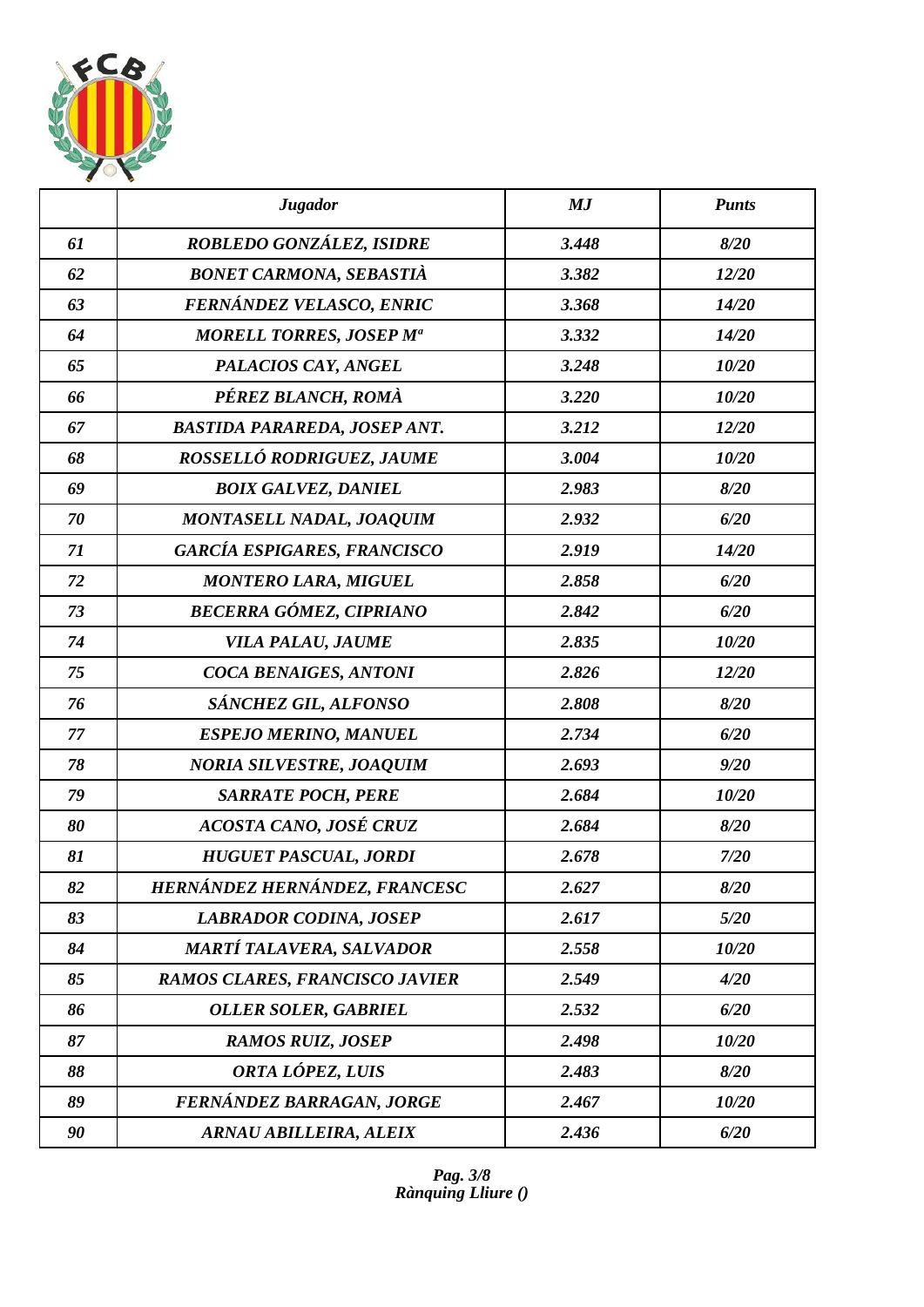

|            | <b>Jugador</b>                         | MJ    | <b>Punts</b> |
|------------|----------------------------------------|-------|--------------|
| 91         | COSTA GÁSQUEZ, SERGI                   | 2.431 | 8/20         |
| 92         | <b>BADIA BOSQUE, LLORENÇ</b>           | 2.425 | 8/20         |
| 93         | GONZÁLEZ NAVARRETE, JUAN               | 2.413 | 9/20         |
| 94         | <b>BONET PASCUAL, CÉSAR</b>            | 2.409 | 6/20         |
| 95         | <b>RUIZ RODRÍGUEZ, ALFONS</b>          | 2.379 | 8/20         |
| 96         | <b>GOMEZ DE LA TORRE RUIZ, IGNACIO</b> | 2.370 | 10/20        |
| 97         | JUÁREZ ROLDÁN, JOSÉ                    | 2.366 | 6/20         |
| 98         | <b>MONTES GALLARDO, ANTONIO</b>        | 2.359 | 18/20        |
| 99         | ORTEGA DIAZ, ALBERTO                   | 2.359 | 4/20         |
| 100        | VIERA PACHE, VALENTÍ                   | 2.313 | 5/20         |
| 101        | <b>MOTA CALDERÓN, JOSÉ</b>             | 2.281 | 16/20        |
| 102        | GARCÍA PÉREZ, JOSÉ MARIANO             | 2.275 | 7/20         |
| 103        | TRULLÁS VERA, YURI                     | 2.260 | 13/20        |
| 104        | <b>GONZÁLEZ SERRANO, ANTONI</b>        | 2.253 | 11/20        |
| 105        | <b>INGLADA ROCA, ESTEVE</b>            | 2.245 | 12/20        |
| 106        | CARALT VILA, MIQUEL                    | 2.237 | 6/20         |
| 107        | VILCHEZ VELASCO, ÁNGEL                 | 2.231 | 4/20         |
| 108        | LLOP RUANA, MARTÍ                      | 2.225 | 13/20        |
| 109        | LÓPEZ PEÑARETE, JULIAN ALBERTO         | 2.210 | 12/20        |
| <i>110</i> | MARTÍN TOVAR, FRANCISCO                | 2.205 | 10/20        |
| 111        | COSTA SALVANS, MIQUEL                  | 2.184 | 14/20        |
| 112        | YÁÑEZ ACUÑA, ENRIQUE                   | 2.177 | 8/20         |
| 113        | GUTIÉRREZ GARCÍA, JESÚS                | 2.176 | 11/20        |
| 114        | POLO CAMARASA, JOSEP Mª                | 2.175 | 6/20         |
| <i>115</i> | PERTIÑEZ CAMPOS, MANUEL                | 2.173 | 14/20        |
| <i>116</i> | UCEDA LÓPEZ, RAÚL                      | 2.156 | 14/20        |
| 117        | TORRUBIA GONZÁLEZ, JOSÉ                | 2.124 | 14/20        |
| 118        | <b>GRIS PERALBA, TONI</b>              | 2.118 | 15/20        |
| 119        | PLANAS SITJÀ, TOMÀS                    | 2.114 | 6/20         |
| 120        | <b>BAZ VERGARA, ISIDRE</b>             | 2.111 | 3/20         |

*Pag. 4/8 Rànquing Lliure ()*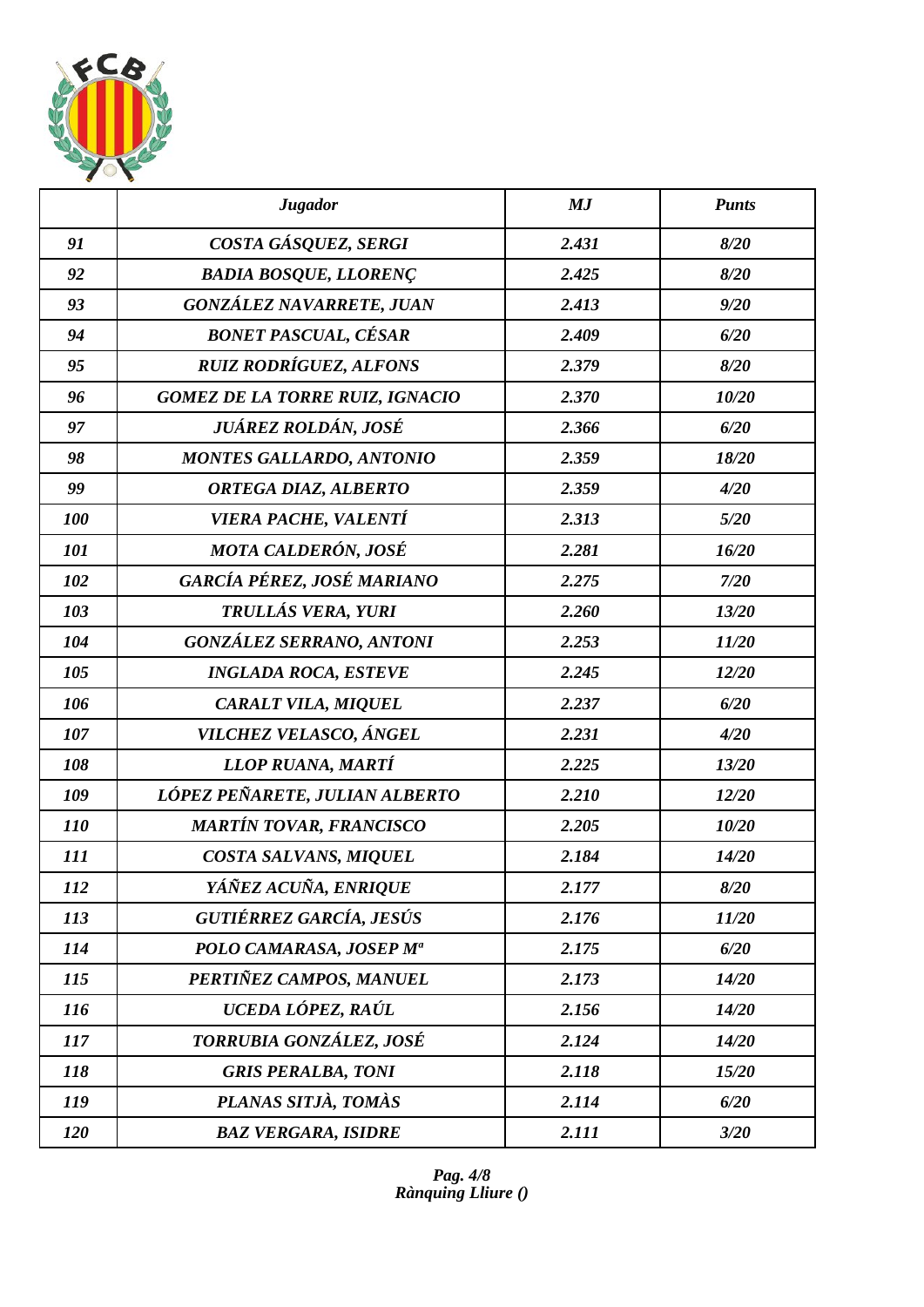

|            | <b>Jugador</b>                   | MJ    | <b>Punts</b> |
|------------|----------------------------------|-------|--------------|
| 121        | SOLÉ MARSIÑACH, JOSEP MARIA      | 2.066 | 16/20        |
| 122        | VARELA PEÑA, ANGEL M.            | 2.064 | 12/20        |
| 123        | ZAPLANA HERNÁNDEZ, JOAN          | 2.014 | 6/20         |
| 124        | <b>JIMÉNEZ BOTIAS, MAX</b>       | 1.993 | 7/20         |
| 125        | ALEMANY ROS, LEANDRO             | 1.919 | 8/20         |
| 126        | PÉREZ CLARIANA, XAVIER           | 1.909 | 8/20         |
| 127        | <b>CUEVAS GALAN, PABLO</b>       | 1.860 | 9/20         |
| 128        | MAYO CUBERO, JOSÉ AUGUSTO        | 1.857 | 12/20        |
| 129        | <b>CERVERA MUR, JORDI</b>        | 1.791 | 10/20        |
| 130        | VILA CATAFAL, JUAN               | 1.751 | 11/20        |
| 131        | <b>GARCÍA MARTÍNEZ, MANUEL</b>   | 1.730 | 6/20         |
| 132        | SEGURA MONDRIÁ, FRANCESC XAVIER  | 1.715 | 12/20        |
| 133        | <b>ALGABA CASTRO, JOSÉ</b>       | 1.710 | 8/20         |
| 134        | GÁLVEZ JURADO, FRANCISCO         | 1.701 | 6/20         |
| 135        | <b>GARCÍA COBOS, JOSEP</b>       | 1.698 | 7/20         |
| 136        | IBAÑEZ APARICIO, JULIÀ           | 1.691 | 10/20        |
| 137        | NAVAS CORTINA, ÁNGEL             | 1.681 | 6/20         |
| 138        | <b>RAULET CLOS, ESTEVE</b>       | 1.643 | 10/20        |
| 139        | <b>FLORES BLAY, SERGI</b>        | 1.625 | 4/20         |
| <b>140</b> | RAMÍREZ FLORENSA, ÓSCAR          | 1.603 | 2/20         |
| 141        | MASACHS XENA, SALVADÓ            | 1.599 | 10/20        |
| 142        | <b>GARCÍA ESPADA, ALFREDO</b>    | 1.589 | 10/20        |
| 143        | <b>LLOBET TRAVESET, JORDI</b>    | 1.544 | 10/20        |
| 144        | TORRENTS VILLARROYA, JOSEP MARIA | 1.513 | 6/20         |
| 145        | <b>RIBAS TORRES, PERE</b>        | 1.511 | 8/20         |
| 146        | <b>GARCÍA AGUADO, MIGUEL</b>     | 1.452 | 10/20        |
| 147        | <b>RUIZ NAVARRO, SERGIO</b>      | 1.427 | 7/20         |
| 148        | PÉREZ FERNÁNDEZ, ANTONIO         | 1.387 | 10/20        |
| 149        | ANDRÉS TARAZONA, JOAQUIM         | 1.387 | 6/20         |
| 150        | LÓPEZ NAVAS, MARTÍN              | 1.337 | 8/20         |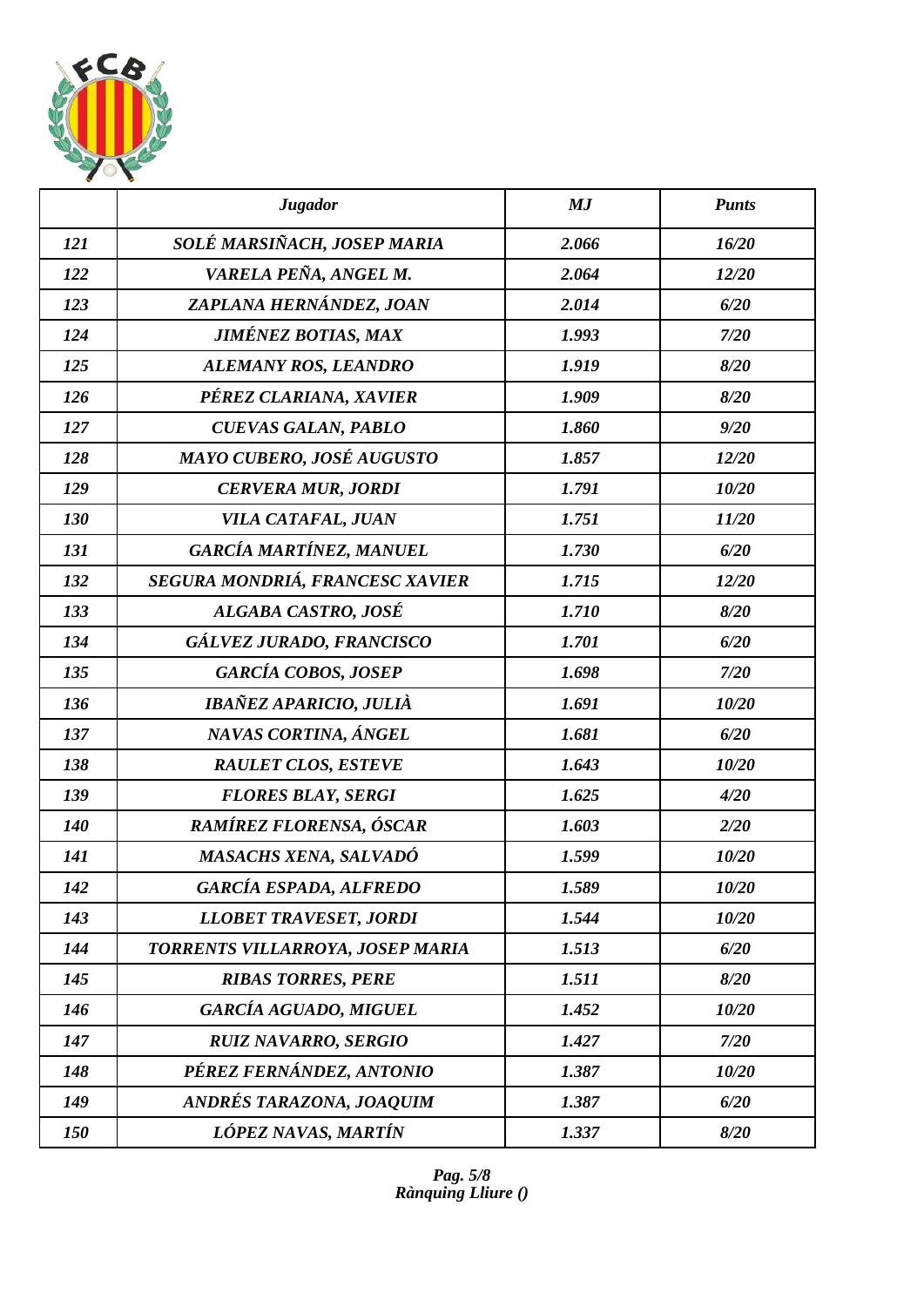

|     | <b>Jugador</b>                   | MJ     | <b>Punts</b> |
|-----|----------------------------------|--------|--------------|
| 151 | ROPERO VILARÓ, ADRIÀ             | 1.331  | 4/20         |
| 152 | VILÀ VIDAL, JOSEP                | 1.329  | 7/20         |
| 153 | PALAU SANS, AGUSTÍ               | 1.302  | 0/20         |
| 154 | CASTILLO ALGAR, JUAN CARLOS      | 1.277  | 10/20        |
| 155 | FECÚNDEZ MARTÍNEZ, JOAQUIM       | 1.260  | 6/20         |
| 156 | <b>BARS PIQUÉ, JOAN RAMÓN</b>    | 1.179  | 5/20         |
| 157 | FORNIÉS ARGILES, CÉSAR AUGUSTO   | 1.117  | 4/20         |
| 158 | CANTERO LLORENTE, FRANCESC M.    | 1.054  | 5/20         |
| 159 | RODRIGUEZ DIAZ, JOAN MANEL       | 1.019  | 2/20         |
| 160 | ANGHEL TURMAC, GEORGETA          | 0.688  | 16/20        |
| 161 | <b>MATA PARDO, ESTEVE</b>        | 60.000 | 9/10         |
| 162 | <b>CARBONELL TRILLA, MATEU</b>   | 15.506 | 14/16        |
| 163 | <b>BANCELLS TORNER, MANEL</b>    | 13.793 | 4/4          |
| 164 | <b>GARCÉS TURMO, CARMELO</b>     | 11.765 | 2/2          |
| 165 | <b>MINGUELL ROSSELLÓ, XAVIER</b> | 8.274  | 4/8          |
| 166 | <b>ARNAU CANALDA, PERE</b>       | 4.325  | 2/4          |
| 167 | PEÑA MARTÍNEZ, FRANCISCO         | 4.165  | 0/8          |
| 168 | MAS SOLANA, JOSEP                | 4.056  | 0/4          |
| 169 | SALVANY REÑE, JOSÉ MARÍA         | 3.913  | 2/6          |
| 170 | <b>ARNAU FONT, RICARD</b>        | 3.900  | 2/2          |
| 171 | PRATS PERI, IVÁN                 | 3.714  | 2/4          |
| 172 | <b>BAUTISTA VICENTE, MIQUEL</b>  | 3.669  | 6/16         |
| 173 | <b>BOSQUED TORE, DAVID</b>       | 3.571  | 2/2          |
| 174 | HEREDIA GÓMEZ, JOSÉ              | 3.237  | 4/8          |
| 175 | <b>AMORETTI VIDAL, LLUIS</b>     | 3.216  | 8/16         |
| 176 | GARCÍA GARCÍA, JORDI             | 3.000  | 0/4          |
| 177 | <b>MUÑOZ MUÑOZ, PERE</b>         | 2.857  | 4/4          |
| 178 | PERAIRA MAGAN, DOMINGO           | 2.857  | 4/4          |
| 179 | <b>BARNOLAS PARÉS, JOAN</b>      | 2.786  | 10/12        |
| 180 | PÉREZ LÓPEZ, JOSEP ANT.          | 2.651  | 6/6          |

*Pag. 6/8 Rànquing Lliure ()*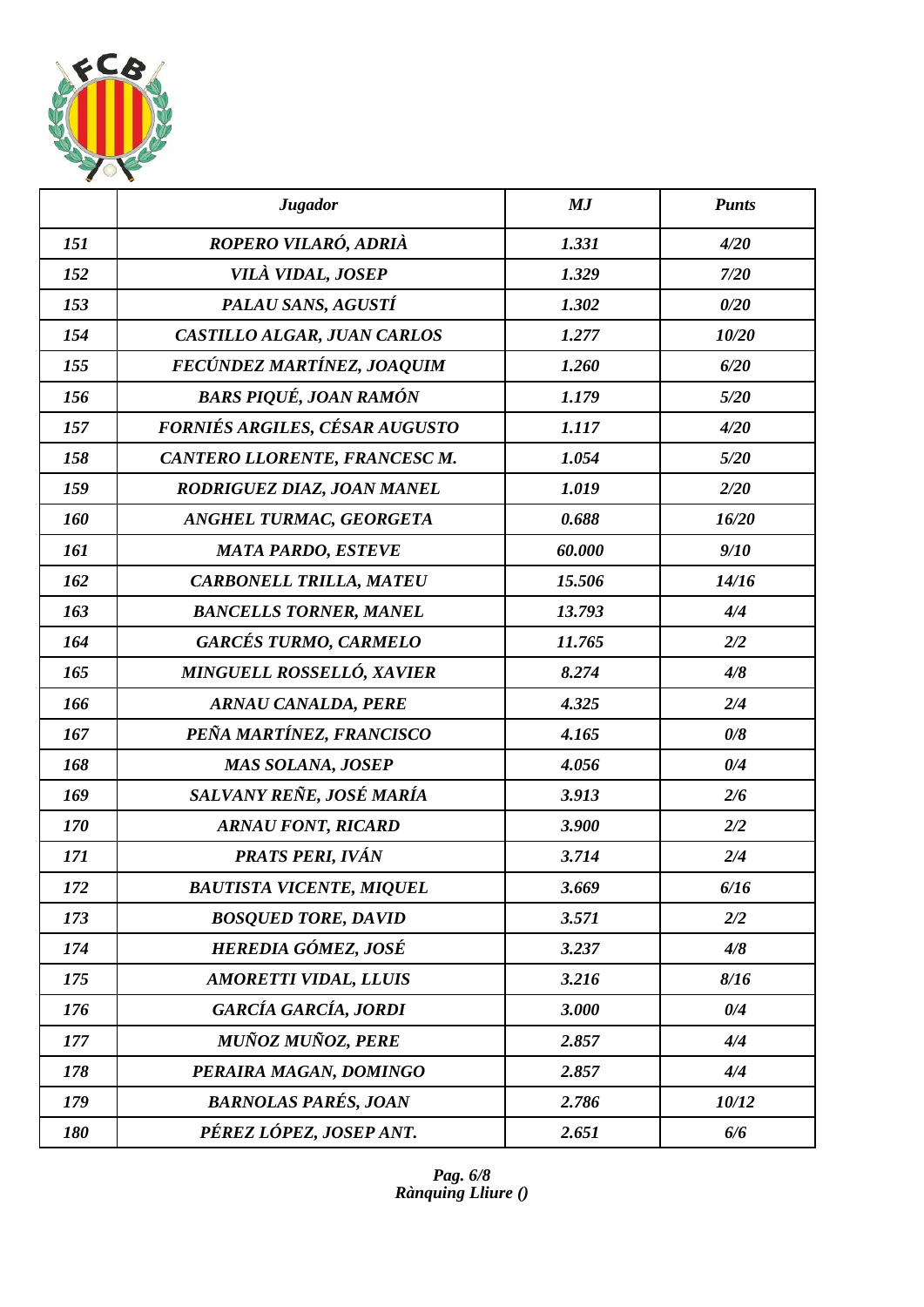

|     | <b>Jugador</b>                    | MJ    | <b>Punts</b> |
|-----|-----------------------------------|-------|--------------|
| 181 | <b>BUSQUET CATALÁN, JOAN</b>      | 2.647 | 0/2          |
| 182 | <b>ORTA BERNARDINO, MANEL</b>     | 2.533 | 0/2          |
| 183 | JANES AUTONELL, RAMÓN             | 2.500 | 0/6          |
| 184 | SALA CAMPS, RAMÓN                 | 2.433 | 6/12         |
| 185 | <b>GIL PÉREZ, ALBERT</b>          | 2.349 | 2/6          |
| 186 | <b>SAQUES GRANACHE, JOAN</b>      | 2.342 | 14/18        |
| 187 | <b>MARTÍNEZ MORENO, DANIEL</b>    | 2.333 | 8/14         |
| 188 | <b>CHAVES ROMERO, FERNEY</b>      | 2.183 | 6/10         |
| 189 | RUIZ VÉLEZ, RAMÓN                 | 2.124 | 6/18         |
| 190 | GARCÍA DUEÑAS, ADRIÀ              | 2.102 | 4/6          |
| 191 | <b>AGUILAR SALA, RAMÓN</b>        | 2.073 | 4/14         |
| 192 | <b>RALITA ROS, JOAN</b>           | 2.057 | 6/10         |
| 193 | <b>BALLESTER VALERO, TOMÁS</b>    | 1.935 | 8/16         |
| 194 | <b>GAY VILA, JOSEP</b>            | 1.849 | 8/16         |
| 195 | VILLÉN GALLACH, JOAN              | 1.780 | 9/18         |
| 196 | <b>BELLOT BOTELLO, FRANCISCO</b>  | 1.780 | 6/10         |
| 197 | MIGUEL MATEU, JULIO RAMÓN         | 1.772 | 11/18        |
| 198 | SANTIAGO FLORES, JUAN JOSÉ        | 1.759 | 6/14         |
| 199 | <b>MONTOLIU CASTELLVÍ, ALBERT</b> | 1.650 | 0/2          |
| 200 | <b>MARTÍNEZ MARTÍNEZ, MIGUEL</b>  | 1.636 | 6/12         |
| 201 | <b>SOLAR MOLINA, SERGIO</b>       | 1.524 | 6/14         |
| 202 | PENELLA LAHOZ, RAMÓN              | 1.524 | 2/6          |
| 203 | <b>BERNAD DAZA, JAUME</b>         | 1.515 | 2/2          |
| 204 | CALVACHE BANÚS, JORDI             | 1.463 | 4/12         |
| 205 | FERNÁNDEZ CAMPOS, FRANCESC        | 1.461 | 4/10         |
| 206 | <b>SABIO MONFORT, DANIEL</b>      | 1.436 | 0/4          |
| 207 | <b>SOLER RIUS, EDUARD</b>         | 1.420 | 2/8          |
| 208 | POBLET CODINA, MIGUEL ÁNGEL       | 1.302 | 2/8          |
| 209 | <b>GARCÍA MARÍN, FERNANDO</b>     | 1.302 | 0/4          |
| 210 | TORRES PENAS, JESÚS ANDRÉS        | 1.241 | 0/2          |